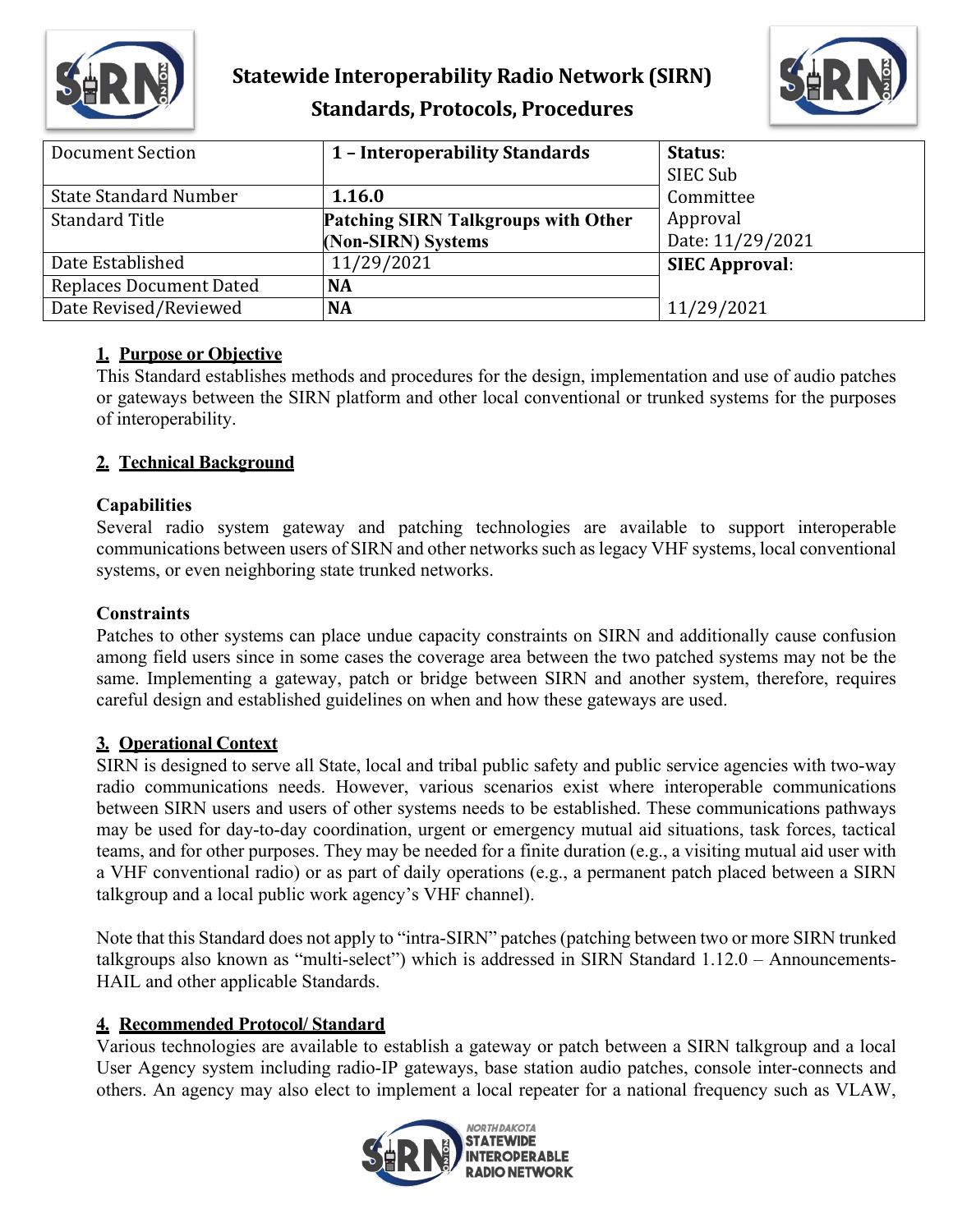

## **Statewide Interoperability Radio Network (SIRN) Standards, Protocols, Procedures**



8CALL or another resource which is directly interconnected with a SIRN console.

Provided that the solution complies with this Standard, user agencies may use their discretion in selecting and implementing a patch technology.

## **5. Recommended Procedure**

## **Design and Implementation**

Implementing a patch or gateway between SIRN and another local network resource generally requires additional hardware or software licensing to interface the non-SIRN system to a SIRN console or the SIRN core. These audio gateway devices pass audio from/to SIRN talkgroups and the other/local resource, and may be field-deployed or in a public safety communications center.

- **Design/Solution Submission**: During initial deployment, the design plan for any physical, network, or control station-based patch or gateway between a SIRN trunked resource and another local Agency system or channel must be properly documented and shared with the appropriate Regional System Administrators and the Statewide System Administrator or designee. The gateway or patch solution plan shall include a description of the solution and the agency's operational need, and indicate which SIRN talkgroup(s) will be patched through the gateways.
- **Qualified Personnel:** Design, configuration and installation of gateways MUST be performed by qualified personnel (See SIRN Standards 2.17.0. Technical Staff and Maintenance Providers Training and Qualifications). Work performed to configure SIRN consoles (as may be needed to add a local conventional resource, for instance) must similarly be performed by qualified personnel and comply with applicable policies on dispatch equipment reconfiguration (See SIRN Standards 2.15.0 Dispatch Console Hardware and Profile Change Management).
- **Costs:** Any costs incurred for the purposes of implementing connections between local systems and SIRN shall be borne by the Local User Agency.

## **Operational Guidelines**

- **User Training:** Local Agencies must demonstrate that all users including dispatchers, first responders, and public service agency users are sufficiently trained on the use of the gateways and communications over patched resources. Users, namely dispatchers, must understand basic gateway concepts and be familiar with set up and breakdown of console patches.
- **Patches to Statewide and Regional Interoperability Talkgroup:** 
	- o Permanent patches between non-SIRN resources and SIRN Statewide and Regional Interoperability Talkgroups is NOT permitted.
	- o Temporary patches between SIRN Statewide and Regional Interoperability Talkgroups and other local conventional networks, national interoperability channels or legacy state